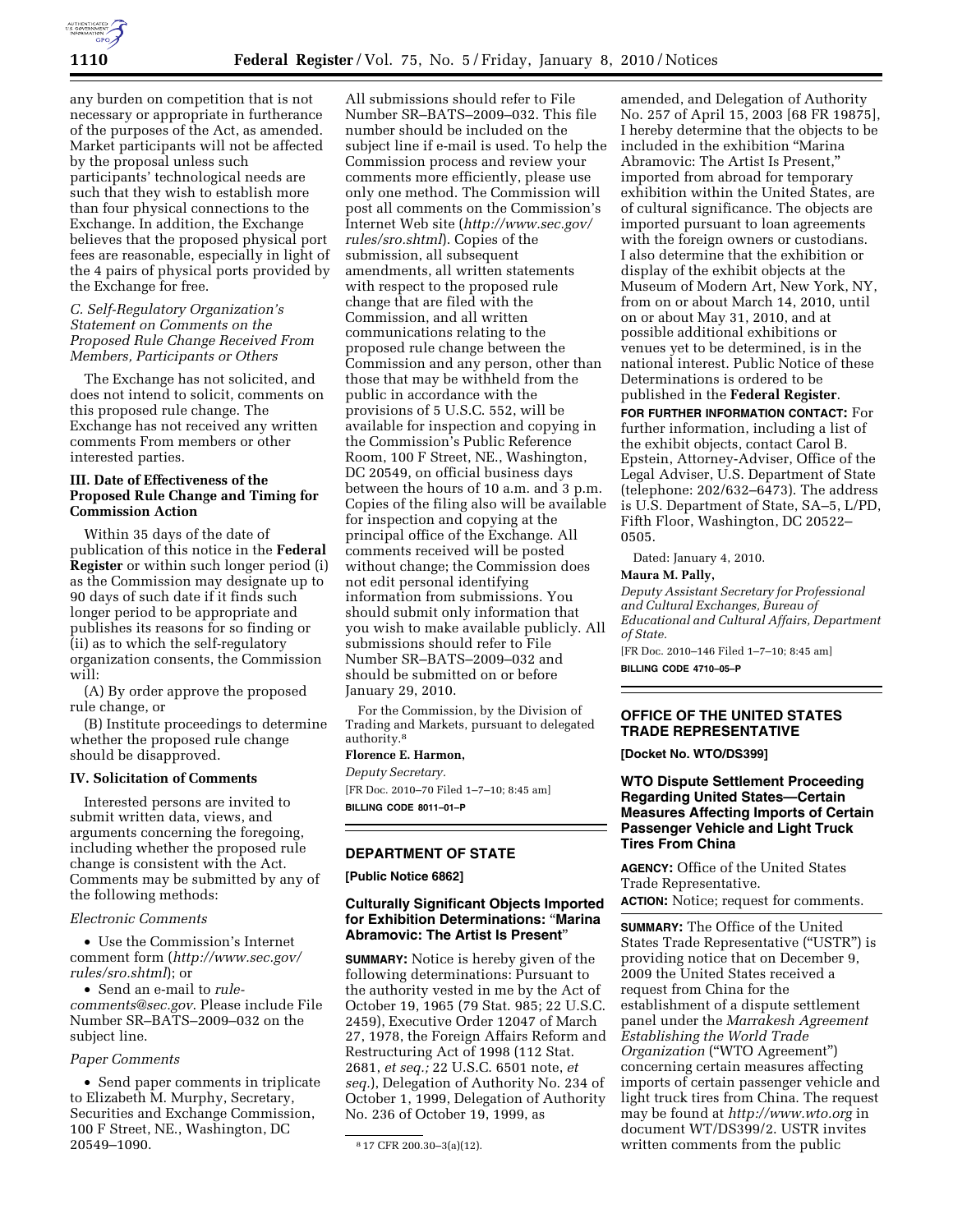concerning the issues raised in this dispute.

**DATES:** Although USTR will accept any comments received during the course of the dispute settlement proceedings, comments should be submitted on or before January 29, 2010, to be assured of timely consideration by USTR.

**ADDRESSES:** Comments should be submitted electronically to *http:// www.regulations.gov,* docket number USTR–2009–0035. If you are unable to provide submissions by *http:// www.regulations.gov,* please contact Sandy McKinzy at (202) 395–9483 to arrange for an alternative method of transmission. If (as explained below), the comment contains confidential information, then the comment should be submitted by fax only to Sandy McKinzy at (202) 395–3640.

#### **FOR FURTHER INFORMATION CONTACT:**

María L. Pagán, Associate General Counsel, Office of the United States Trade Representative, 600 17th Street, NW., Washington, DC 20508, (202) 395– 7305.

**SUPPLEMENTARY INFORMATION:** USTR is providing notice that establishment of a dispute settlement panel has been requested pursuant to the WTO *Understanding on Rules and Procedures Governing the Settlement of Disputes*  (''DSU''). If a dispute settlement panel is established, the panel, which would hold its meetings in Geneva, Switzerland, would be expected to issue a report on its findings and recommendations within nine months after it is established.

#### **Major Issues Raised by China**

In its request for the establishment of a panel, China challenges the additional duties imposed by the United States on certain passenger vehicle and light truck tires from China pursuant to a Presidential determination and proclamation issued on September 11, 2009 under section 421 of the Trade Act of 1974, as amended (19 U.S.C. 2451). The President's determination can be found at 74 FR 47433 (September 16, 2009); the proclamation can be found at 74 FR 47861 (September 17, 2009). The related report by the U.S. International Trade Commission issued as part of the investigation can be found at *Certain Passenger Vehicle and Light Truck Tires from the People's Republic of China,*  Investigation No. TA–421–7, USITC Publication No. 4085 (July 2009). The additional duties took effect on September 26, 2009. The request purports to include any other measures the United States has announced or may announce to implement the President's determination.

China alleges that the additional duties, not having been justified as emergency action under relevant WTO rules, are inconsistent with Article I:1 of the *General Agreement on Tariffs and Trade 1994* (''GATT 1994''), because the United States does not accord to Chinese tires the same treatment it accords to passenger vehicle and light truck tires from China originating in other countries; and with Article II of the GATT 1994, because the higher tariffs consist of unjustified modifications of U.S. concessions. China also alleges that these measures have not been properly justified pursuant to Article XIX of the GATT 1994 and the WTO *Agreement on Safeguards.* China also alleges that these measures have not been properly justified as China-specific restrictions under the *Protocol on the Accession of the People's Republic of China* (Protocol of Accession).

Furthermore, China alleges that the U.S. statute authorizing these Chinaspecific restrictions is inconsistent on its face with Article 16 of the Protocol of Accession because, according to China, the statute impermissibly weakens the standard of ''significant cause'' by imposing a definition of the term that contradicts Article 16.4 of the Protocol of Accession. Finally, China alleges that the restrictions are inconsistent with Articles 16.1, 16.3, 16.4, and 16.6 of the Protocol of Accession.

#### **Public Comment: Requirements for Submissions**

Interested persons are invited to submit written comments concerning the issues raised in this dispute. Persons may submit public comments electronically to *http:// www.regulations.gov* docket number USTR–2009–0035. If you are unable to provide submissions by *http:// www.regulations.gov,* please contact Sandy McKinzy at (202) 395–9483 to arrange for an alternative method of transmission.

To submit comments via *http:// www.regulations.gov,* enter docket number USTR–2009–0035 on the click "search". The site will provide a searchresults page listing all documents associated with this docket. Find a reference to this notice by selecting ''Notice'' under ''Document Type'' on the left side of the search-results page, and click on the link entitled ''Submit a Comment.'' (For further information on using the *http://www.regulations.gov*  Web site, please consult the resources provided on the Web site by clicking on ''How to Use This Site'' on the left side of the home page.)

The *http://www.regulations.gov* site provides the option of providing comments by filling in a ''Type Comment and Upload File'' field, or by attaching a document. It is expected that most comments will be provided in an attached document. If a document is attached, it is sufficient to type ''See attached'' in the ''Type Comment and Upload File'' field.

A person requesting that information contained in a comment submitted by that person be treated as confidential business information must certify that such information is business confidential and would not customarily be released to the public by the submitter. Confidential business information must be clearly designated as such and the submission must be marked ''BUSINESS CONFIDENTIAL'' at the top and bottom of the cover page and each succeeding page. Any comment containing business confidential information must be submitted by fax to Sandy McKinzy at (202) 395–3640. A non-confidential summary of the confidential information must be submitted to *http://www.regulations.gov.* The nonconfidential summary will be placed in the docket and open to public inspection.

Information or advice contained in a comment submitted, other than business confidential information, may be determined by USTR to be confidential in accordance with section 135(g)(2) of the Trade Act of 1974 (19 U.S.C.  $2155(g)(2)$ ). If the submitter believes that information or advice may qualify as such, the submitter—

(1) Must clearly so designate the information or advice;

(2) Must clearly mark the material as ''SUBMITTED IN CONFIDENCE'' at the top and bottom of the cover page and each succeeding page; and

(3) Must provide a non-confidential summary of the information or advice.

Any comment containing confidential information must be submitted by fax. A non-confidential summary of the confidential information must be submitted to *http:// www.regulations.gov.* The nonconfidential summary will be placed in the docket and open to public inspection. USTR will maintain a docket on this dispute settlement proceeding accessible to the public. The public file will include non-confidential comments received by USTR from the public with respect to the dispute; if a dispute settlement panel is convened or in the event of an appeal from such a panel, the U.S. submissions, any nonconfidential submissions, or nonconfidential summaries of submissions,